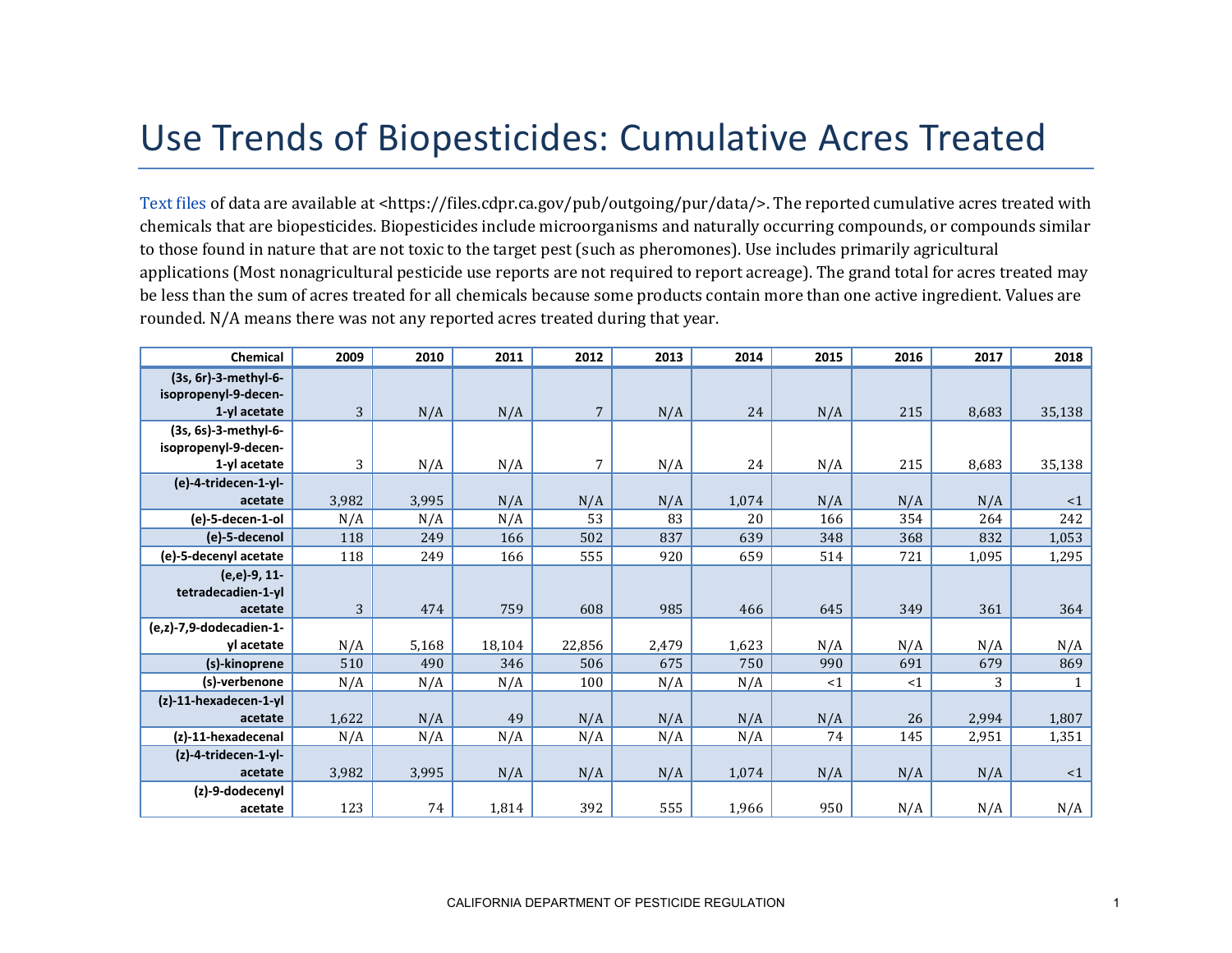| Chemical                                     | 2009           | 2010           | 2011           | 2012           | 2013             | 2014           | 2015           | 2016           | 2017           | 2018           |
|----------------------------------------------|----------------|----------------|----------------|----------------|------------------|----------------|----------------|----------------|----------------|----------------|
| $(z,e)-7,11-$                                |                |                |                |                |                  |                |                |                |                |                |
| hexadecadien-1-yl<br>acetate                 | 93             | $\mathbf{1}$   | N/A            | N/A            | N/A              | N/A            | N/A            | N/A            | N/A            | N/A            |
| $(z, z) - 11, 13 -$                          |                |                |                |                |                  |                |                |                |                |                |
| hexadecadienal                               | N/A            | 763            | 11,336         | 17,283         | 20,591           | 38,681         | 61,037         | 66,068         | 67,233         | 89,479         |
| $(z, z) - 7, 11$                             |                |                |                |                |                  |                |                |                |                |                |
| hexadecadien-1-yl                            |                |                |                |                |                  |                |                |                |                |                |
| acetate                                      | 93             | $\mathbf{1}$   | N/A            | N/A            | N/A              | N/A            | N/A            | N/A            | N/A            | N/A            |
| $1,4-$<br>dimethylnaphthalene                | ${<}1$         | $<1\,$         | $<1\,$         | <1             | $<\!1$           | <1             | <1             | <1             | <1             | $\leq 1$       |
| 1,7-dioxaspiro-(5,5)-                        |                |                |                |                |                  |                |                |                |                |                |
| undecane                                     | 6              | $\leq 1$       | <1             | 30             | 43               | 25             | 32             | N/A            | N/A            | N/A            |
| 1-methylcyclopropene                         | 61             | 3              | $\mathbf{1}$   | 17             | 21               | 14             | 10             | 6              | 13             | 5              |
| $1 -$                                        |                |                |                |                |                  |                |                |                |                |                |
| naphthaleneacetamide                         | 607            | 408            | 315            | 393            | 343              | 394            | 257            | 338            | 319            | 483            |
| 2,4-decadienoic acid,                        |                |                |                |                |                  |                |                |                |                |                |
| ethyl ester, (2e,4z)-                        | N/A            | N/A            | N/A            | N/A            | N/A              | 179            | 3,247          | 1,309          | 1,014          | 583            |
| 2-methyl-1-butanol<br>3,13 octadecadien-1-yl | N/A            | N/A            | N/A            | N/A            | <1               | <1             | <1             | <1             | <1             | ${<}1$         |
| acetate                                      | N/A            | 50             | 131            | N/A            | <1               | N/A            | 10             | 25             | N/A            | N/A            |
| 3,7-dimethyl-6-octen-                        |                |                |                |                |                  |                |                |                |                |                |
| $1$ -ol                                      | 349            | 1,531          | 788            | 2,220          | 3,939            | 3,545          | 3,111          | 4,331          | 5,936          | 5,749          |
| acetic acid                                  | 226            | 110            | 162            | 3,165          | 3,114            | 10,301         | 15,775         | 10,437         | 18,729         | 13,906         |
| agrobacterium                                |                |                |                |                |                  |                |                |                |                |                |
| radiobacter                                  | 215            | 362            | 507            | 852            | 622              | 664            | 806            | 613            | 99             | 570            |
| agrobacterium<br>radiobacter, strain         |                |                |                |                |                  |                |                |                |                |                |
| k1026                                        | 5,086          | 81             | 19             | 4,947          | 9,016            | 754            | 745            | <1             | N/A            | N/A            |
| allyl isothiocyanate                         | N/A            | N/A            | N/A            | <1             | N/A              | N/A            | N/A            | <1             | N/A            | N/A            |
| almond, bitter                               | 471            | 74             | 412            | 271            | 88               | 68             | 73             | N/A            | 4              | 198            |
| amino ethoxy vinyl                           |                |                |                |                |                  |                |                |                |                |                |
| glycine hydrochloride                        | 5,611          | 10,179         | 11,108         | 14,991         | 16,371           | 17,666         | 20,248         | 14,254         | 13,067         | 25,478         |
| ammonium                                     |                |                |                |                |                  |                |                |                |                |                |
| bicarbonate                                  | 6              | <1             | $\leq 1$       | 30             | 43               | 25             | 32             | N/A            | N/A            | N/A            |
| ammonium nitrate<br>ammonium nonanoate       | 679,859<br>N/A | 726,842<br>N/A | 817,316<br>N/A | 867,336<br>N/A | 1,085,302<br>239 | 953,176<br>284 | 988,164<br>452 | 882,572<br>459 | 829,331<br>320 | 742,539<br>455 |
| ampelomyces                                  |                |                |                |                |                  |                |                |                |                |                |
| quisqualis                                   | 22             | 2              | N/A            | N/A            | N/A              | N/A            | N/A            | N/A            | N/A            | N/A            |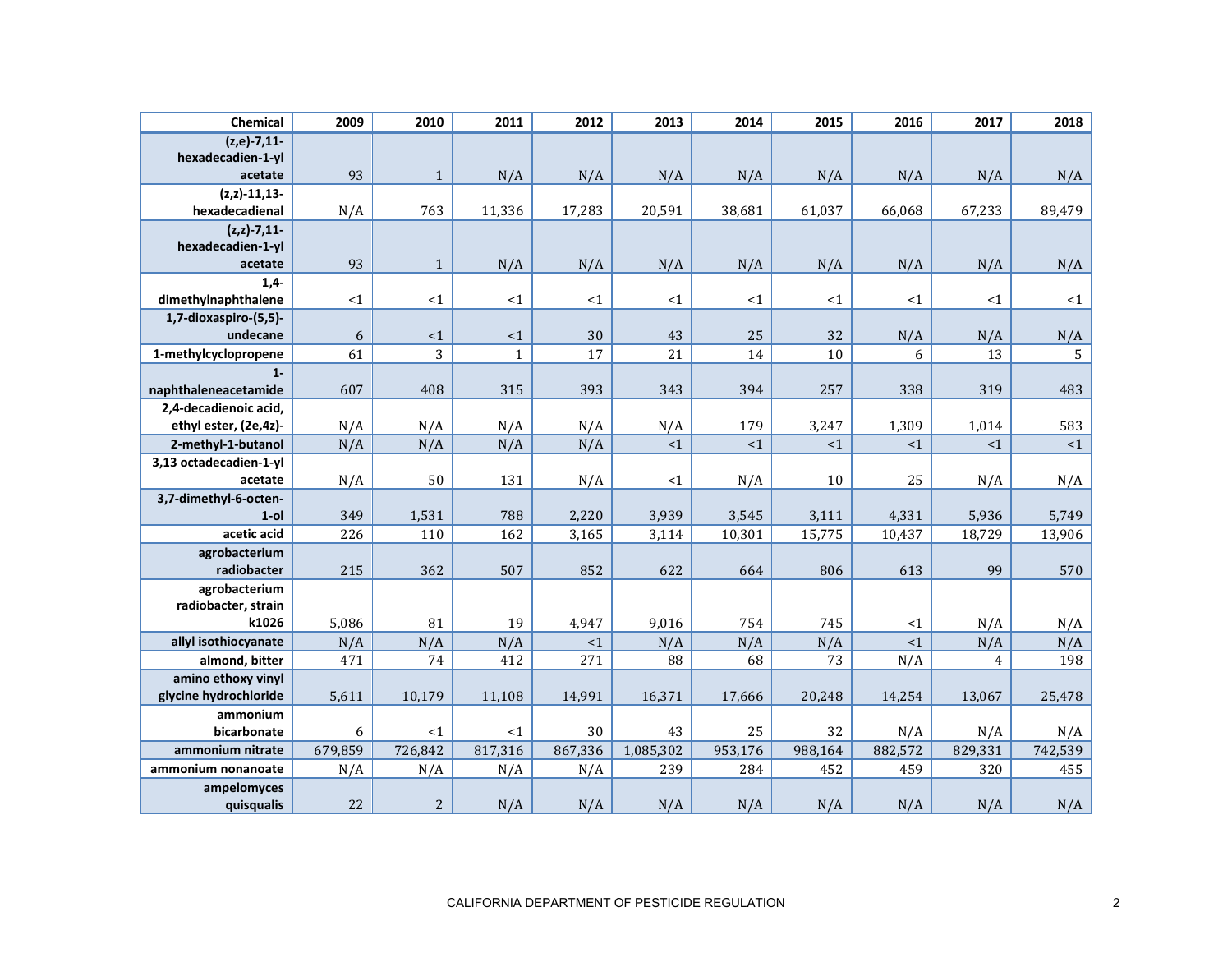| Chemical                         | 2009                 | 2010          | 2011            | 2012          | 2013     | 2014    | 2015             | 2016    | 2017    | 2018    |
|----------------------------------|----------------------|---------------|-----------------|---------------|----------|---------|------------------|---------|---------|---------|
| aspergillus flavus               |                      |               |                 |               |          |         |                  |         |         |         |
| strain af36                      | N/A                  | N/A           | 260             | 48,833        | 89,337   | 147,011 | 159,586          | 183,128 | 188,090 | 207,257 |
| aureobasidium                    |                      |               |                 |               |          |         |                  |         |         |         |
| pullulans strain dsm             |                      |               |                 |               |          |         |                  |         |         |         |
| 14940                            | N/A                  | N/A           | N/A             | N/A           | 254      | 2,823   | 1,569            | 5,376   | 8,675   | 18,077  |
| aureobasidium                    |                      |               |                 |               |          |         |                  |         |         |         |
| pullulans strain dsm<br>14941    |                      |               |                 |               | 254      | 2,823   |                  |         | 8,675   | 18,077  |
| azadirachtin                     | N/A<br>82,722        | N/A<br>71,707 | N/A<br>70,228   | N/A<br>98,803 | 113,960  | 159,292 | 1,569<br>193,929 | 5,376   |         |         |
| bacillus                         |                      |               |                 |               |          |         |                  | 175,608 | 175,645 | 150,779 |
| amyloliquefaciens                |                      |               |                 |               |          |         |                  |         |         |         |
| strain d747                      | N/A                  | N/A           | N/A             | 2,337         | 29,684   | 41,678  | 38,545           | 57,375  | 90,603  | 68,085  |
| bacillus                         |                      |               |                 |               |          |         |                  |         |         |         |
| amyloliquefaciens                |                      |               |                 |               |          |         |                  |         |         |         |
| strain mbi 600                   | N/A                  | N/A           | N/A             | $\sqrt{2}$    | ${<}1$   | N/A     | N/A              | 165     | 1,607   | 4,793   |
| bacillus firmus (strain          |                      |               |                 |               |          |         |                  |         |         |         |
| $i-1582$                         | N/A                  | N/A           | N/A             | N/A           | N/A      | 12      | 45               | 41      | 43      | 29      |
| bacillus mycoides                |                      |               |                 |               |          |         |                  |         |         |         |
| isolate j                        | N/A                  | N/A           | N/A             | N/A           | N/A      | N/A     | N/A              | N/A     | 11,591  | 5,455   |
| bacillus popilliae               | N/A                  | N/A           | N/A             | N/A           | <1       | <1      | <1               | <1      | N/A     | <1      |
| bacillus pumilus, strain         |                      |               |                 |               |          |         |                  |         |         |         |
| qst 2808                         | 75,509               | 72,582        | 84,256          | 76,229        | 68,102   | 83,406  | 89,485           | 83,283  | 95,326  | 84,823  |
| bacillus sphaericus              |                      |               |                 |               |          |         |                  |         |         |         |
| 2362, serotype h5a5b,            |                      |               |                 |               |          |         |                  |         |         |         |
| strain abts 1743                 |                      |               |                 |               |          |         |                  |         |         |         |
| fermentation solids,             |                      |               |                 |               |          |         |                  |         |         |         |
| spores and insecticidal          |                      |               |                 |               |          |         |                  |         | 542     |         |
| toxins<br>bacillus subtilis gb03 | <1<br>$\overline{c}$ | 9<br><1       | ${<}1$<br>$6\,$ | 231<br><1     | 38<br>21 | 110     | 118              | 233     |         | <1      |
| bacillus subtilis strain         |                      |               |                 |               |          | 302     | 467              | 609     | 2,293   | 1,473   |
| iab/bs03                         | N/A                  | N/A           | N/A             | N/A           | N/A      | N/A     | N/A              | N/A     | N/A     | 3,277   |
| bacillus subtilis var.           |                      |               |                 |               |          |         |                  |         |         |         |
| amyloliquefaciens                |                      |               |                 |               |          |         |                  |         |         |         |
| strain fzb24                     | N/A                  | N/A           | N/A             | 406           | 1,702    | 3,516   | 4,328            | 152     | ${<}1$  | N/A     |
| bacillus thuringiensis           |                      |               |                 |               |          |         |                  |         |         |         |
| (berliner)                       | 82                   | 127           | 877             | 292           | 248      | 91      | 249              | 247     | 573     | 186     |
| bacillus thuringiensis           |                      |               |                 |               |          |         |                  |         |         |         |
| (berliner), subsp.               |                      |               |                 |               |          |         |                  |         |         |         |
| aizawai, gc-91 protein           | 48,842               | 40,395        | 18,657          | 25,262        | 22,511   | 28,611  | 26,155           | 25,221  | 48,924  | 53,734  |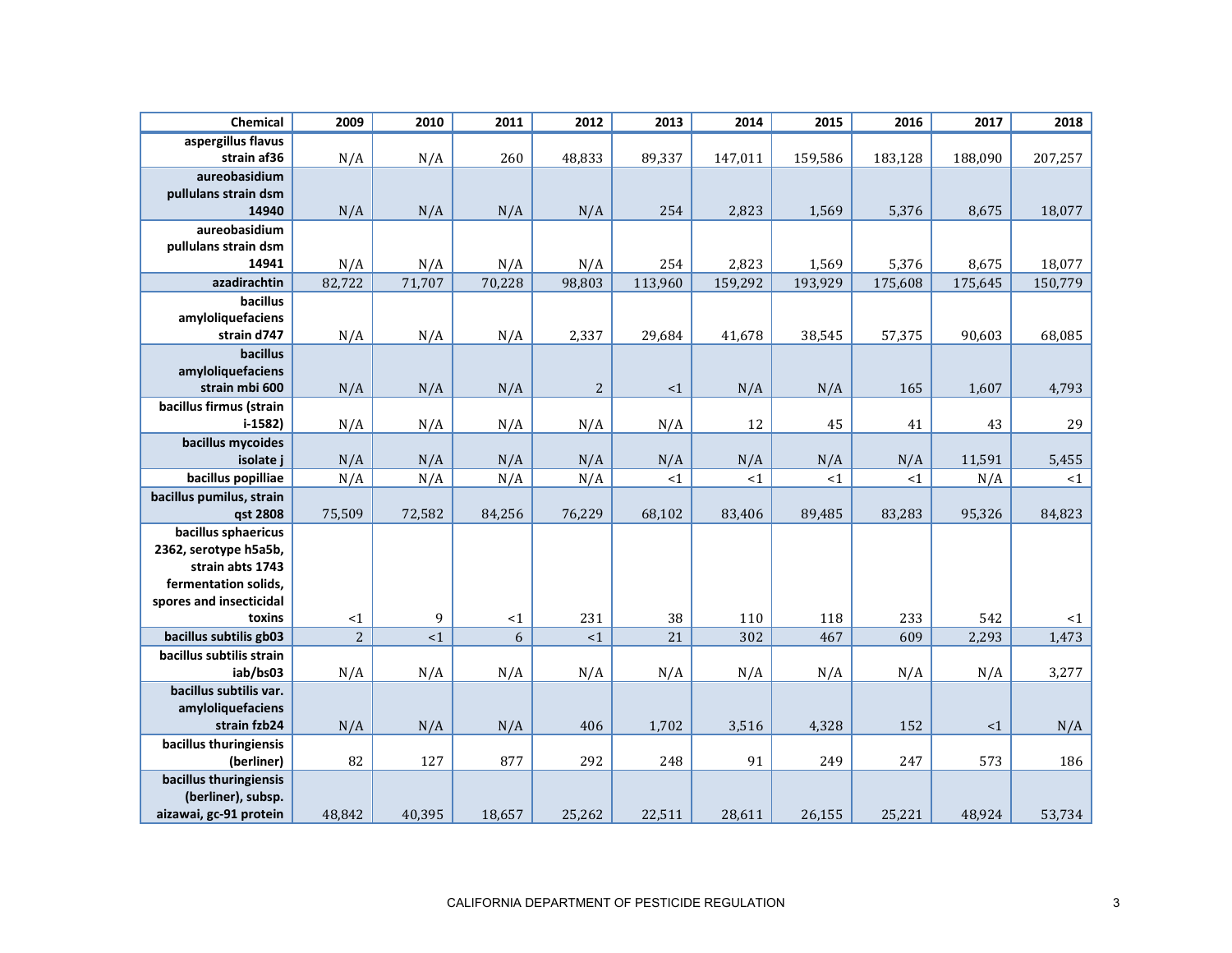| Chemical                                                                                                                  | 2009    | 2010       | 2011     | 2012   | 2013   | 2014    | 2015    | 2016   | 2017         | 2018         |
|---------------------------------------------------------------------------------------------------------------------------|---------|------------|----------|--------|--------|---------|---------|--------|--------------|--------------|
| bacillus thuringiensis<br>(berliner), subsp.<br>aizawai, serotype h-7                                                     | 7,888   | 6,943      | 7,766    | 6,064  | 3,296  | 2,941   | 1,360   | 624    | 1,025        | 451          |
| bacillus thuringiensis<br>(berliner), subsp.<br>israelensis, serotype h-<br>14                                            | 501     | 1,873      | 337      | 773    | 1,107  | 1,254   | 1,713   | 334    | 836          | 149          |
| bacillus thuringiensis<br>(berliner), subsp.<br>kurstaki strain sa-12                                                     | 19,700  | 10,721     | 8,222    | 15,379 | 9,855  | 10,751  | 10,850  | 13,714 | 3,214        | 326          |
| bacillus thuringiensis<br>(berliner), subsp.<br>kurstaki, serotype<br>3a,3b                                               | 7,807   | 2,269      | 3,063    | 1,973  | 818    | 453     | 145     | 274    | 777          | 1,274        |
| bacillus thuringiensis<br>(berliner), subsp.<br>kurstaki, strain eg<br>2348                                               | 1,302   | 688        | 3,428    | 645    | 3,580  | 4,038   | 2,502   | 4,480  | 4,004        | 132          |
| bacillus thuringiensis<br>(berliner), subsp.<br>kurstaki, strain eg2371                                                   | N/A     | ${<}1$     | $\leq$ 1 | N/A    | N/A    | N/A     | N/A     | N/A    | N/A          | N/A          |
| bacillus thuringiensis<br>(berliner), subsp.<br>kurstaki, strain sa-11                                                    | 101,522 | 111,746    | 84,061   | 81,574 | 95,890 | 111,634 | 108,411 | 95,637 | 120,980      | 134,836      |
| bacillus thuringiensis<br>(berliner), subsp. san<br>diego                                                                 | <1      | ${<}1$     | N/A      | N/A    | N/A    | N/A     | N/A     | N/A    | N/A          | N/A          |
| bacillus thuringiensis<br>subspecies kurstaki<br>strain bmp 123                                                           | 310     | 73         | N/A      | N/A    | N/A    | N/A     | N/A     | N/A    | N/A          | N/A          |
| bacillus thuringiensis<br>subspecies kurstaki,<br>genetically engineered<br>strain eg7841<br>lepidopteran active<br>toxin | 62      | $\sqrt{3}$ | 200      | 373    | 5      | 99      | 116     | 473    | $\, 8$       | $\mathbf{3}$ |
| bacillus thuringiensis<br>var. kurstaki strain m-<br>200                                                                  | <1      | N/A        | N/A      | N/A    | N/A    | N/A     | <1      | N/A    | $\mathbf{1}$ | <1           |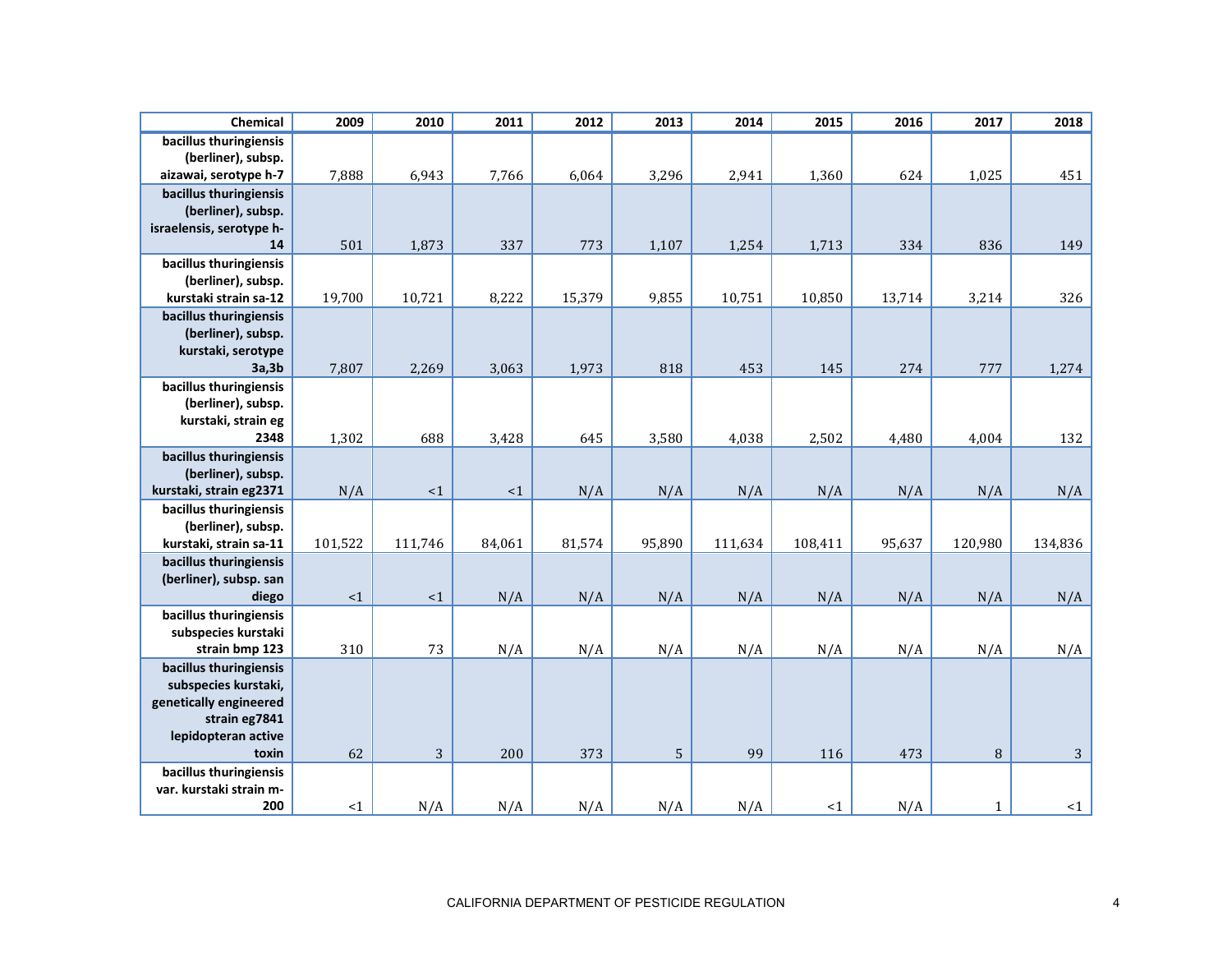| Chemical                                                                            | 2009    | 2010           | 2011     | 2012           | 2013    | 2014    | 2015    | 2016        | 2017        | 2018        |
|-------------------------------------------------------------------------------------|---------|----------------|----------|----------------|---------|---------|---------|-------------|-------------|-------------|
| bacillus thuringiensis<br>var. kurstaki,<br>genetically engineered<br>strain eg7826 | 250     | N/A            | N/A      | 1,320          | N/A     | N/A     | N/A     | $\mathbf 9$ | N/A         | 37          |
|                                                                                     |         |                |          |                |         |         |         |             |             |             |
| bacillus thuringiensis,                                                             |         |                |          |                |         |         |         |             |             |             |
| subsp. aizawai, strain<br>abts-1857                                                 | 41,724  | 37,209         | 35,300   |                | 36,837  | 68,895  | 70,582  | 86,966      | 111,201     |             |
|                                                                                     |         |                |          | 41,720         |         |         |         |             |             | 104,319     |
| bacillus thuringiensis,<br>subsp. aizawai, strain                                   |         |                |          |                |         |         |         |             |             |             |
| sd-1372, lepidopteran                                                               |         |                |          |                |         |         |         |             |             |             |
| active toxin(s)                                                                     | 2,136   | 1,057          | 640      | $\overline{4}$ | 113     | 47      | 306     | 120         | 77          | 118         |
| bacillus thuringiensis,                                                             |         |                |          |                |         |         |         |             |             |             |
| subsp. israelensis,                                                                 |         |                |          |                |         |         |         |             |             |             |
| strain am 65-52                                                                     | 270     | 758            | 1,052    | 1,305          | 793     | 2,524   | 2,009   | 1,419       | 1,088       | 8,064       |
| bacillus thuringiensis,                                                             |         |                |          |                |         |         |         |             |             |             |
| subsp. kurstaki, strain                                                             |         |                |          |                |         |         |         |             |             |             |
| abts-351, fermentation                                                              |         |                |          |                |         |         |         |             |             |             |
| solids and solubles                                                                 | 120,801 | 162,444        | 152,510  | 164,936        | 147,805 | 192,454 | 152,721 | 193,013     | 230,441     | 213,550     |
| bacillus thuringiensis,                                                             |         |                |          |                |         |         |         |             |             |             |
| subsp. kurstaki, strain                                                             |         |                |          |                |         |         |         |             |             |             |
| $hd-1$                                                                              | 20,295  | 18,465         | 15,940   | 15,228         | 10,138  | 7,887   | 11,007  | 2,241       | 2,744       | 1,221       |
| bacillus thuringiensis,                                                             |         |                |          |                |         |         |         |             |             |             |
| var. kurstaki delta                                                                 |         |                |          |                |         |         |         |             |             |             |
| endotoxins cry 1a(c)                                                                |         |                |          |                |         |         |         |             |             |             |
| and cry 1c (genetically                                                             |         |                |          |                |         |         |         |             |             |             |
| engineered)                                                                         |         |                |          |                |         |         |         |             |             |             |
| encapsulated in                                                                     |         |                |          |                |         |         |         |             |             |             |
| pseudomonas                                                                         |         |                |          |                |         |         |         |             |             |             |
| fluorescens (killed)                                                                | 52      | $\overline{c}$ | $\leq$ 1 | $10\,$         | N/A     | ${<}1$  | N/A     | $\leq 1$    | N/A         | $2^{\circ}$ |
| bacteriophage active                                                                |         |                |          |                |         |         |         |             |             |             |
| against xanthomonas<br>campestris pv.                                               |         |                |          |                |         |         |         |             |             |             |
| vesicatoria and                                                                     |         |                |          |                |         |         |         |             |             |             |
| pseudomonas syringae                                                                |         |                |          |                |         |         |         |             |             |             |
| pv. tomato                                                                          | N/A     | N/A            | 11       | 25             | 21      | 12      | N/A     | N/A         | $\mathbf 1$ | N/A         |
| balsam fir oil                                                                      | N/A     | <1             | N/A      | <1             | <1      | ${<}1$  | <1      | <1          | N/A         | <1          |
| beauveria bassiana hf                                                               |         |                |          |                |         |         |         |             |             |             |
| 23                                                                                  | N/A     | N/A            | N/A      | N/A            | N/A     | N/A     | N/A     | 32          | 69          | 81          |
| beauveria bassiana                                                                  |         |                |          |                |         |         |         |             |             |             |
| strain gha                                                                          | 2,188   | 1,686          | 2,706    | 4,011          | 6,857   | 10,900  | 14,356  | 11,145      | 16,947      | 17,959      |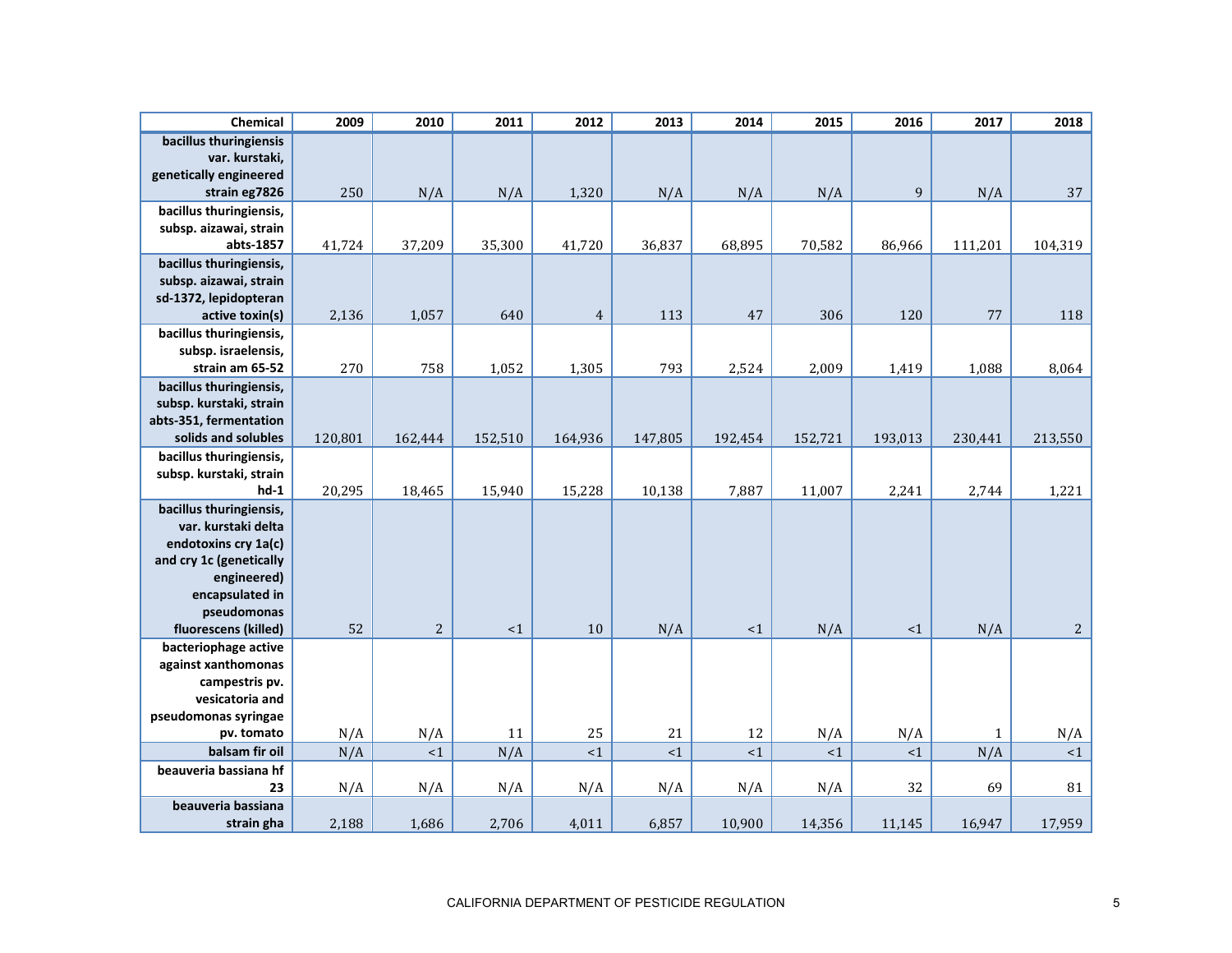| Chemical                     | 2009             | 2010      | 2011      | 2012      | 2013      | 2014      | 2015      | 2016           | 2017      | 2018      |
|------------------------------|------------------|-----------|-----------|-----------|-----------|-----------|-----------|----------------|-----------|-----------|
| beta-conglutin               | N/A              | N/A       | N/A       | N/A       | N/A       | N/A       | 9,032     | 12,422         | 15,510    | 9,584     |
| buffalo gourd root           |                  |           |           |           |           |           |           |                |           |           |
| powder                       | $\boldsymbol{9}$ | 138       | N/A       | 25        | 161       | 200       | 224       | 114            | 154       | 194       |
| burkholderia sp strain       |                  |           |           |           |           |           |           |                |           |           |
| a396 cells and               |                  |           |           |           |           |           |           |                |           |           |
| fermentation media           | N/A              | N/A       | N/A       | N/A       | N/A       | 196       | 5,531     | 6,816          | 17,303    | 35,064    |
| butyl mercaptan              | N/A              | N/A       | N/A       | <1        | N/A       | N/A       | N/A       | N/A            | N/A       | N/A       |
| canola oil                   | 1,541            | 4,786     | 3,872     | 2,329     | 5,788     | 4,272     | 7,455     | 20,351         | 47,851    | 74,737    |
| capsicum oleoresin           | 325              | 388       | 238       | 576       | 546       | 1,541     | 1,997     | 2,084          | 3,777     | 6,457     |
| carbon dioxide               | ${<}1$           | <1        | 26        | 917       | 5         | 20        | 19        | $\overline{c}$ | <1        | <1        |
| castor oil                   | 12               | <1        | ${<}1$    | <1        | ${<}1$    | ${<}1$    | ${<}1$    | ${<}1$         | N/A       | ${<}1$    |
| chenopodium                  |                  |           |           |           |           |           |           |                |           |           |
| ambrosiodes near             |                  |           |           |           |           |           |           |                |           |           |
| ambrosiodes                  | 6,395            | 9,265     | 6,868     | 13,401    | 22,552    | 25,820    | 19,072    | 15,804         | 15,002    | 635       |
| chromobacterium              |                  |           |           |           |           |           |           |                |           |           |
| subtsugae strain             |                  |           |           |           |           |           |           |                |           |           |
| praa4-1                      | N/A              | N/A       | N/A       | 1,424     | 38,138    | 61,191    | 62,467    | 43,369         | 48,863    | 54,929    |
| cinnamaldehyde               | N/A              | N/A       | <1        | N/A       | N/A       | N/A       | N/A       | N/A            | 110       | $<1$      |
| citral                       | N/A              | 15        | N/A       | N/A       | N/A       | N/A       | N/A       | N/A            | N/A       | N/A       |
| citric acid                  | 903,198          | 1,204,981 | 1,332,600 | 1,389,801 | 1,542,524 | 1,686,317 | 1,923,049 | 2,202,219      | 2,158,303 | 2,186,430 |
| clarified hydrophobic        |                  |           |           |           |           |           |           |                |           |           |
| extract of neem oil          | 47,422           | 42,281    | 40,773    | 42,613    | 60,212    | 85,369    | 87,917    | 65,680         | 59,517    | 47,093    |
| codling moth                 |                  |           |           |           |           |           |           |                |           |           |
| granulosis virus             | 1,139            | 984       | 3,468     | 3,431     | 4,339     | 4,530     | 3,683     | 2,938          | 4,426     | 4,707     |
| coniothyrium minitans        |                  |           |           |           |           |           |           |                |           |           |
| strain con/m/91-08           | 1,205            | 395       | 1,107     | 1,697     | 4,286     | 4,886     | 6,194     | 4,105          | 5,134     | 3,250     |
| corn syrup                   | 14,316           | 12,877    | 27,721    | 27,760    | 15,992    | 14,206    | 18,817    | 18,940         | 48,546    | 74,160    |
| cottonseed oil               | 74,544           | 129,722   | 177,732   | 95,344    | 98,797    | 78,736    | 67,349    | 41,034         | 36,856    | 35,581    |
| covote urine                 | N/A              | <1        | 12        | <1        | <1        | <1        | <1        | $<$ 1          | $<$ 1     | $\leq 1$  |
| cytokinin (as kinetin)       | N/A              | N/A       | 199       | 2,409     | 352       | 3,290     | 1,966     | 1,910          | 3,506     | 5,052     |
| diallyl disulfide            | N/A              | N/A       | N/A       | N/A       | N/A       | N/A       | N/A       | 225            | 223       | N/A       |
| dihydro-5-heptyl-            |                  |           |           |           |           |           |           |                |           |           |
| 2(3h)-furanone               | <1               | <1        | N/A       | N/A       | N/A       | N/A       | N/A       | N/A            | N/A       | N/A       |
| dihydro-5-pentyl-            |                  |           |           |           |           |           |           |                |           |           |
| 2(3h)-furanone               | <1               | <1        | N/A       | N/A       | N/A       | N/A       | N/A       | N/A            | N/A       | N/A       |
| e,e-8,10-dodecadien-1-<br>ol | 15,309           | 15,283    | 17,872    | 15,879    | 18,241    | 16,548    | 10,763    | 12,918         | 17,123    | 15,845    |
| e-11-tetradecen-1-yl         |                  |           |           |           |           |           |           |                |           |           |
| acetate                      | 5,592            | 5,405     | 1,701     | 4,485     | 4,396     | 489       | 696       | 369            | 1,000     | 421       |
|                              |                  |           |           |           |           |           |           |                |           |           |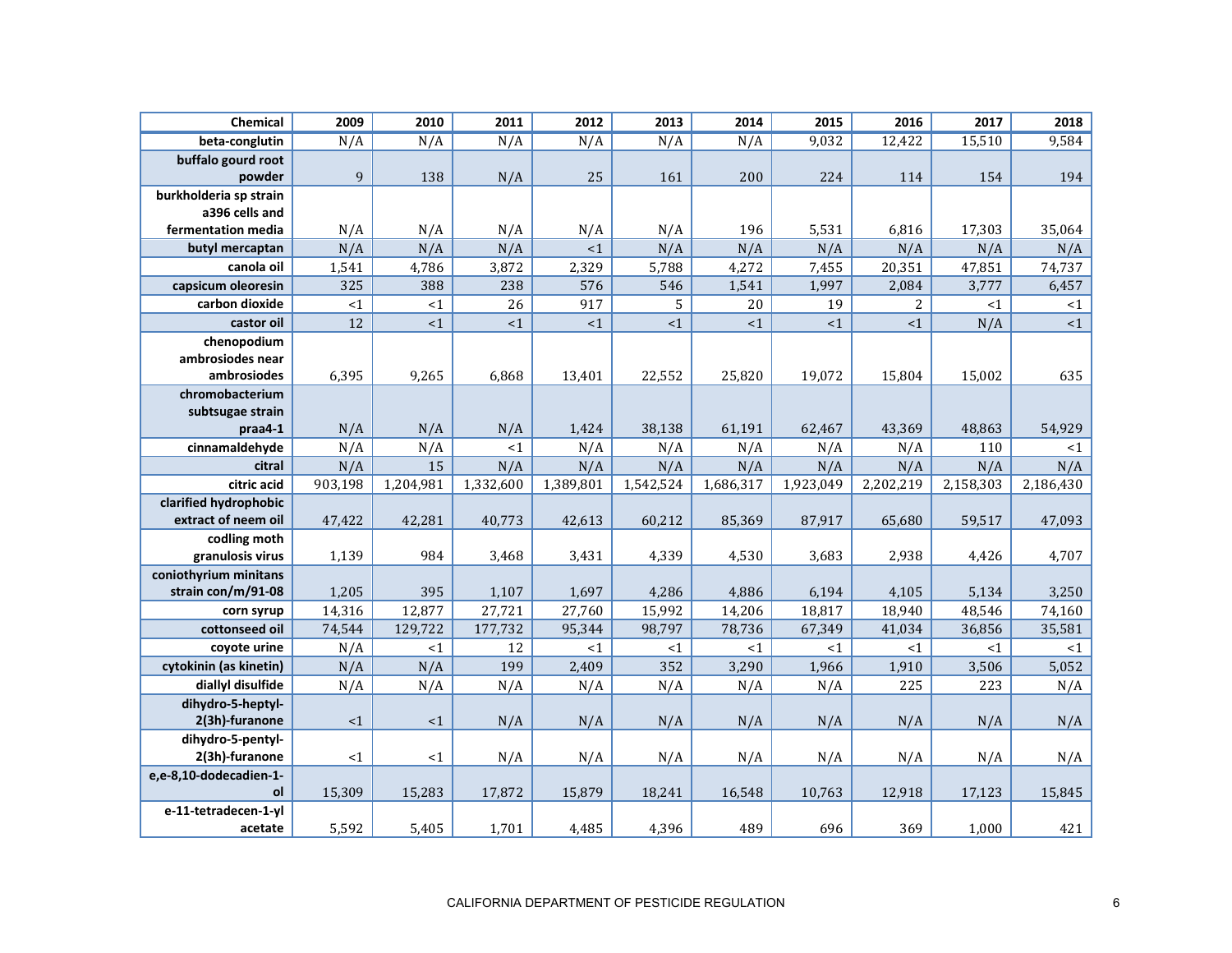| Chemical                | 2009    | 2010           | 2011           | 2012           | 2013           | 2014         | 2015    | 2016           | 2017           | 2018         |
|-------------------------|---------|----------------|----------------|----------------|----------------|--------------|---------|----------------|----------------|--------------|
| e-8-dodecenyl acetate   | 46,757  | 49,591         | 45,667         | 49,300         | 47,640         | 41,405       | 42,645  | 39,638         | 38,080         | 41,944       |
| encapsulated delta      |         |                |                |                |                |              |         |                |                |              |
| endotoxin of bacillus   |         |                |                |                |                |              |         |                |                |              |
| thuringiensis var.      |         |                |                |                |                |              |         |                |                |              |
| kurstaki in killed      |         |                |                |                |                |              |         |                |                |              |
| pseudomonas             |         |                |                |                |                |              |         |                |                |              |
| fluorescens             | 37      | N/A            | <1             | <1             | N/A            | N/A          | N/A     | N/A            | N/A            | N/A          |
| essential oils          | <1      | $\overline{4}$ | <1             | <1             | <1             | <1           | <1      | 181            | 61             | 169          |
| ethylene                | N/A     | $\overline{4}$ | 70             | 49             | 36             | 21           | 28      | 77             | 26             | 17           |
| eucalyptus oil          | N/A     | $\overline{2}$ | $\leq 1$       | N/A            | N/A            | N/A          | N/A     | N/A            | N/A            | N/A          |
| eugenol                 | N/A     | N/A            | N/A            | ${<}1$         | ${<}1$         | ${<}1$       | <1      | <1             | <1             | ${<}1$       |
| farnesol                | 503     | 1,597          | 826            | 2,227          | 3,940          | 3,547        | 3,121   | 4,331          | 5,936          | 5,749        |
| fenugreek               | 471     | 74             | 412            | 271            | 88             | 68           | 73      | N/A            | $\overline{4}$ | 198          |
| ferric sodium edta      | N/A     | N/A            | 3,049          | 8,428          | 8,038          | 10,540       | 12,522  | 13,115         | 13,697         | 14,347       |
| fish oil                | N/A     | N/A            | <1             | 382            | 252            | N/A          | N/A     | 66             | N/A            | N/A          |
| formic acid             | 10      | 60             | $\overline{1}$ | 369            | 5              | 178          | 1,203   | 60             | $1\,$          | 402          |
| fox urine               | N/A     | <1             | 12             | <1             | <1             | <1           | <1      | <1             | <1             | <1           |
| gamma aminobutyric      |         |                |                |                |                |              |         |                |                |              |
| acid                    | 1,786   | 835            | 542            | 1,811          | 385            | 314          | 287     | N/A            | N/A            | N/A          |
| garlic                  | 374     | 1,123          | 1,369          | 12,410         | 14,485         | 8,509        | 4,767   | 7,185          | 3,819          | 6,613        |
| geraniol                | 349     | 1,531          | 788            | 2,220          | 3,939          | 3,545        | 3,111   | 4,331          | 5,936          | 5,749        |
| german cockroach        |         |                |                |                |                |              |         |                |                |              |
| pheromone               | <1      | <1             | <1             | $<$ 1          | <1             | <1           | N/A     | $<$ 1          | <1             | $<$ 1        |
| gibberellins            | 514,164 | 493,034        | 509,758        | 529,744        | 548,185        | 530,086      | 523,059 | 544,711        | 501,836        | 505,422      |
| gibberellins, potassium |         |                |                |                |                |              |         |                |                |              |
| salt                    | N/A     | 34             | 150            | 795            | N/A            | N/A          | N/A     | N/A            | 58             | N/A          |
| gliocladium virens gl-  |         |                |                |                |                |              |         |                |                |              |
| 21 (spores)             | 716     | 1,401          | 1,076          | 3,172          | 5,444          | 5,187        | 7,439   | 7,140          | 4,914          | 4,300        |
| glutamic acid           | 1,786   | 835            | 542            | 1,811          | 385            | 314          | 287     | N/A            | N/A            | N/A          |
| gs-omega/kappa-hxtx-    |         |                |                |                |                |              |         |                |                |              |
| hv1a (versitude         |         |                |                |                |                |              |         |                |                |              |
| peptide)                | N/A     | N/A            | N/A            | N/A            | N/A            | N/A          | N/A     | $\mathbf{1}$   | N/A            | $\mathbf{1}$ |
| harpin protein          | 1,562   | 1,631          | 1,582          | 115            | 95             | $\mathbf{1}$ | N/A     | 112            | <1             | N/A          |
| heptyl butyrate         | N/A     | <1             | <1             | <1             | $\leq 1$       | <1           | <1      | <1             | <1             | <1           |
| hydrogen peroxide       | 14,521  | 23,208         | 39,194         | 21,863         | 22,955         | 27,951       | 32,676  | 69,022         | 65,560         | 103,587      |
| hydroprene              | 82      | <1             | <1             | $\overline{2}$ | $\overline{4}$ | <1           | <1      | $\overline{7}$ | 28             | 35           |
| iba                     | 150     | 227            | 1,156          | 1,283          | 962            | 940          | 489     | 808            | 1,437          | 527          |
| indole                  | N/A     | N/A            | N/A            | N/A            | <1             | N/A          | <1      | <1             | <1             | <1           |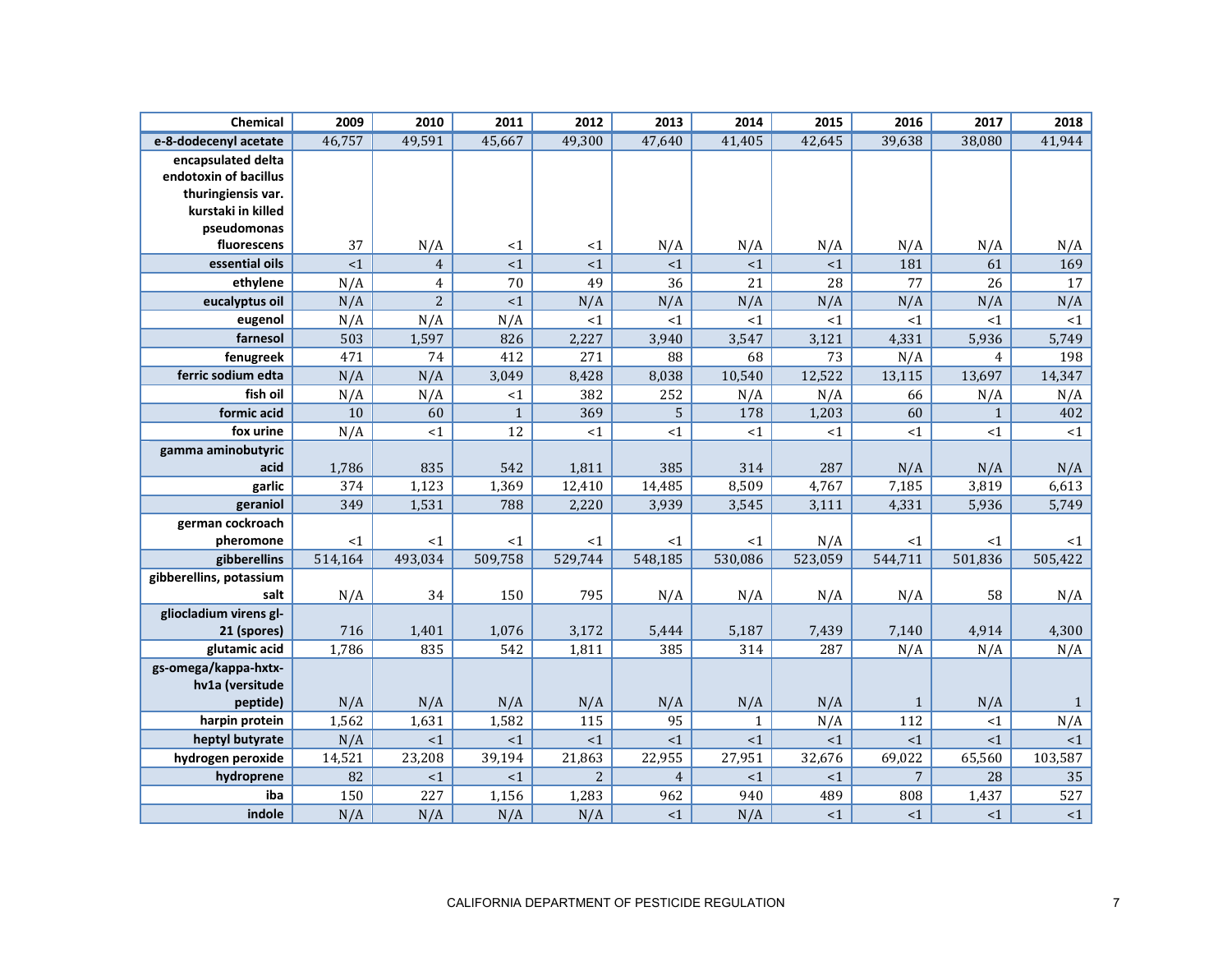| <b>Chemical</b>         | 2009         | 2010           | 2011   | 2012     | 2013           | 2014            | 2015           | 2016    | 2017           | 2018    |
|-------------------------|--------------|----------------|--------|----------|----------------|-----------------|----------------|---------|----------------|---------|
| iron hedta              | N/A          | N/A            | N/A    | <1       | 2              | <1              | $<$ 1          | <1      | $\overline{2}$ | <1      |
| iron phosphate          | 4,561        | 6,345          | 5,477  | 6,519    | 6,286          | 8,109           | 8,618          | 13,322  | 11,965         | 9,264   |
| kaolin                  | 66,850       | 82,636         | 51,100 | 57,755   | 80,075         | 88,044          | 101,645        | 115,468 | 103,356        | 98,959  |
| kinoprene               | 3            | $\overline{4}$ | 9      | 3        | 6              | $\overline{25}$ | $\overline{7}$ | 3       | <1             | 6       |
| lactic acid             | N/A          | N/A            | N/A    | N/A      | N/A            | N/A             | 38             | 59      | 225            | 3       |
| lactose                 | 80,355       | 81,164         | 91,936 | 68,442   | 80,242         | 61,764          | 81,390         | 77,746  | 74,127         | 70,016  |
| lagenidium giganteum    |              |                |        |          |                |                 |                |         |                |         |
| (california strain)     | N/A          | N/A            | N/A    | 2        | N/A            | N/A             | N/A            | N/A     | N/A            | N/A     |
| lauryl alcohol          | 4,705        | 5,495          | 6,443  | 6,652    | 7,807          | 5,681           | 5,725          | 4,718   | 4,354          | 4,765   |
| lavandulyl senecioate   | 2,375        | 7,025          | 11,754 | 6,666    | 5,869          | 6,294           | 8,424          | 18,076  | 74,825         | 141,775 |
| limonene                | 55,465       | 29,621         | 15,514 | 73,605   | 29,552         | 32,924          | 45,208         | 40,224  | 68,084         | 54,142  |
| linalool                | $\mathbf{1}$ | <1             | <1     | <1       | <1             | $\overline{2}$  | <1             | <1      | <1             | <1      |
| margosa oil             | N/A          | 40             | 4,260  | 7,977    | 9,546          | 19,013          | 19,917         | 25,809  | 32,241         | 23,369  |
| menthol                 | N/A          | $\overline{c}$ | <1     | N/A      | 20             | N/A             | N/A            | N/A     | N/A            | N/A     |
| metarhizium             |              |                |        |          |                |                 |                |         |                |         |
| anisopliae strain f52   | N/A          | N/A            | N/A    | 202      | 133            | 634             | 122            | 55      | $\overline{2}$ | <1      |
| metarhizium             |              |                |        |          |                |                 |                |         |                |         |
| anisopliae, var.        |              |                |        |          |                |                 |                |         |                |         |
| anisopliae, strain esf1 | N/A          | <1             | <1     | N/A      | N/A            | N/A             | N/A            | N/A     | N/A            | N/A     |
| methoprene              | 211          | $\overline{4}$ | 896    | $\leq 1$ | <1             | <1              | <1             | 42      | 106            | <1      |
| methyl anthranilate     | 551          | 380            | 2,043  | 215      | 1,092          | 808             | 895            | 1,463   | 2,490          | 2,041   |
| methyl eugenol          | N/A          | N/A            | <1     | N/A      | <1             | N/A             | N/A            | <1      | <1             | <1      |
| methyl nonyl ketone     | 1            | <1             | N/A    | N/A      | <1             | ${<}1$          | <1             | <1      | <1             | <1      |
| methyl salicylate       | $<1\,$       | N/A            | N/A    | N/A      | N/A            | N/A             | N/A            | N/A     | 10             | 44      |
| muscalure               | 739          | 300            | 68     | 40       | 50             | 139             | 41             | 19      | 178            | 125     |
| myristyl alcohol        | 4,705        | 5,495          | 6,443  | 6,652    | 7,807          | 5,681           | 5,725          | 4,718   | 4,354          | 4,765   |
| myrothecium             |              |                |        |          |                |                 |                |         |                |         |
| verrucaria, dried       |              |                |        |          |                |                 |                |         |                |         |
| fermentation solids &   |              |                |        |          |                |                 |                |         |                |         |
| solubles, strain aarc-  |              |                |        |          |                |                 |                |         |                |         |
| 0255                    | 5,331        | 4,840          | 5,136  | 4,274    | 4,456          | 3,637           | 8,775          | 6,473   | 4,075          | 5,037   |
| n6-benzyl adenine       | 2,072        | 3,352          | 1,691  | 1,666    | 2,954          | 2,630           | 2,595          | 2,999   | 2,322          | 3,160   |
| naa                     | 47           | 38             | 219    | 655      | 293            | 109             | 210            | 84      | 84             | 17      |
| naa, ammonium salt      | 9,024        | 9,140          | 9,075  | 11,922   | 10,611         | 9,703           | 9,966          | 778     | 671            | 2,792   |
| naa, ethyl ester        | $\mathbf{1}$ | 23             | 396    | 384      | 112            | 189             | 37             | 45      | 7,899          | 8,232   |
| naa, potassium salt     | N/A          | N/A            | N/A    | N/A      | 6              | 110             | 35             | 8,819   | 8,650          | 5,764   |
| naa, sodium salt        | 257          | N/A            | N/A    | N/A      | 153            | 85              | 55             | 11      | N/A            | N/A     |
| natamycin               | N/A          | N/A            | N/A    | N/A      | $\overline{7}$ | 32              | 35             | 27      | 5              | N/A     |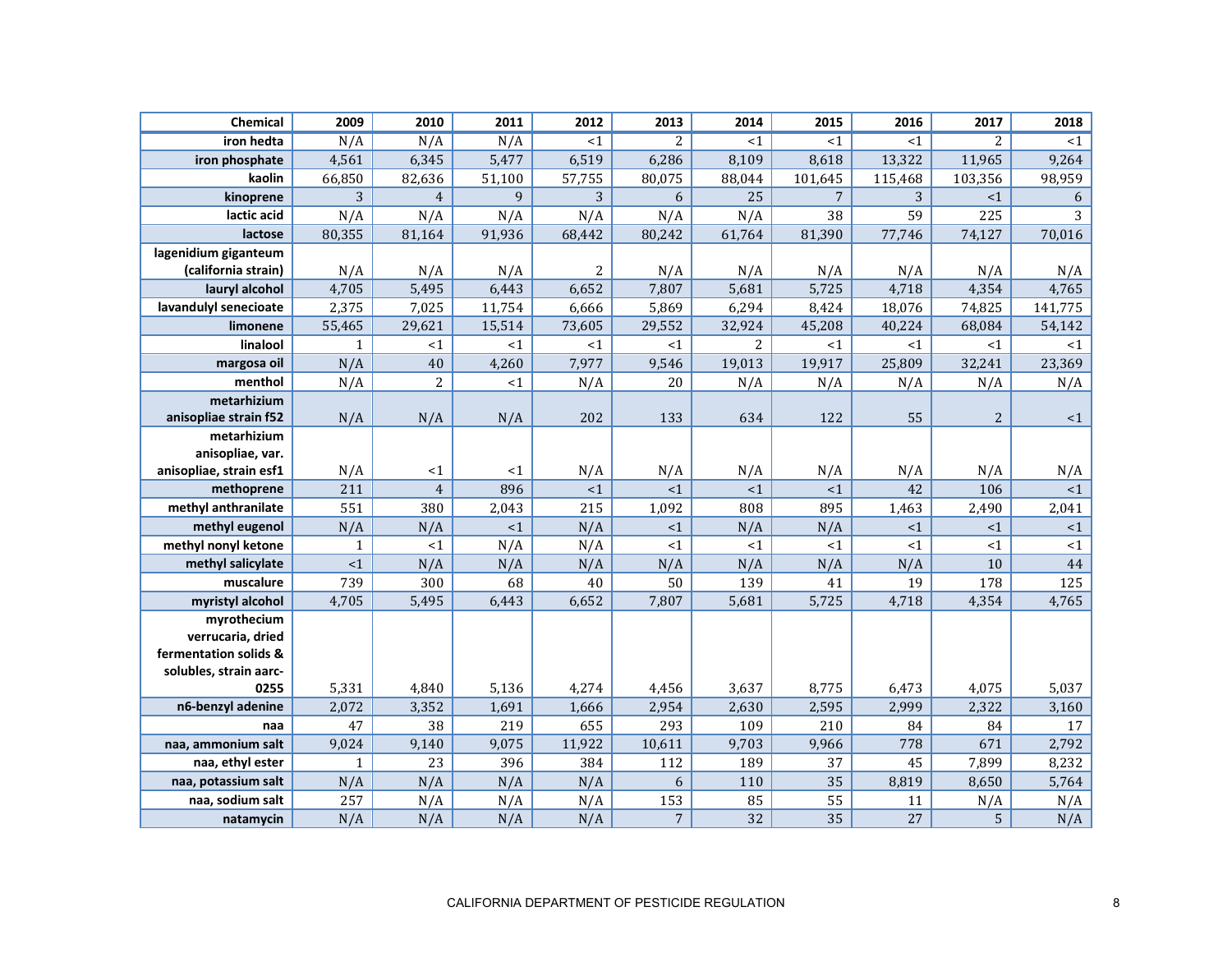| Chemical                                    | 2009           | 2010     | 2011     | 2012    | 2013     | 2014           | 2015     | 2016    | 2017     | 2018         |
|---------------------------------------------|----------------|----------|----------|---------|----------|----------------|----------|---------|----------|--------------|
| nerolidol                                   | 503            | 1,597    | 826      | 2,227   | 3,940    | 3,547          | 3,121    | 4,331   | 5,936    | 5,749        |
| nitrogen, liquefied                         | ${<}1$         | ${<}1$   | ${ <}1$  | $<1$    | ${<}1$   | $\overline{5}$ | N/A      | N/A     | N/A      | N/A          |
| nonanoic acid                               | 703            | 412      | 828      | 480     | 2,166    | 2,074          | 1,040    | 653     | 1,889    | 1,394        |
| nonanoic acid, other                        |                |          |          |         |          |                |          |         |          |              |
| related                                     | 701            | 412      | 828      | 460     | 2,166    | 2,074          | 1,040    | 653     | 1,219    | 619          |
| nosema locustae                             |                |          |          |         |          |                |          |         |          |              |
| spores                                      | 132            | 12       | 12       | 1,612   | 1,207    | 910            | 750      | 50      | <1       | $\mathbf{1}$ |
| oil of anise                                | N/A            | N/A      | $\leq 1$ | <1      | ${<}1$   | ${<}1$         | <1       | <1      | <1       | ${<}1$       |
| oil of black pepper                         | <1             | <1       | <1       | <1      | <1       | <1             | <1       | <1      | $\leq 1$ | <1           |
| oil of cedarwood                            | N/A            | 15       | N/A      | N/A     | N/A      | N/A            | <1       | <1      | N/A      | N/A          |
| oil of citronella                           | N/A            | 34       | 48       | N/A     | N/A      | <1             | <1       | <1      | <1       | $<1\,$       |
| oil of geranium                             | N/A            | 15       | N/A      | N/A     | N/A      | N/A            | N/A      | N/A     | N/A      | N/A          |
| oil of jojoba                               | 7,203          | 8,255    | 1,762    | 1,077   | 316      | 323            | 83       | 16      | 5        | N/A          |
| oil of lemon                                |                |          |          |         |          |                |          |         |          |              |
| eucalyptus                                  | N/A            | N/A      | <1       | <1      | N/A      | N/A            | N/A      | N/A     | N/A      | N/A          |
| oil of orange                               | N/A            | N/A      | N/A      | N/A     | N/A      | N/A            | 21,472   | 37,651  | 66,215   | 53,652       |
| oil of peppermint                           | N/A            | 15       | N/A      | N/A     | N/A      | N/A            | N/A      | N/A     | N/A      | N/A          |
| oxypurinol                                  | N/A            | N/A      | N/A      | N/A     | N/A      | 6              | N/A      | N/A     | N/A      | N/A          |
| paecilomyces                                |                |          |          |         |          |                |          |         |          |              |
| fumosoroseus apopka                         |                |          |          |         |          |                |          |         |          |              |
| strain 97                                   | N/A            | N/A      | N/A      | 2,109   | 12,822   | 18,487         | 19,076   | 31,000  | 26,577   | 15,462       |
| pantoea agglomerans<br>strain e325, nrrl b- |                |          |          |         |          |                |          |         |          |              |
| 21856                                       | 698            | 55       | 25       | 50      | 50       | N/A            | N/A      | N/A     | N/A      | N/A          |
| phenylethyl                                 |                |          |          |         |          |                |          |         |          |              |
| propionate                                  | 94             | $\leq 1$ | <1       | <1      | $\leq 1$ | $\leq 1$       | $\leq$ 1 | <1      | $\leq 1$ | $\leq 1$     |
| phosphoric acid,                            |                |          |          |         |          |                |          |         |          |              |
| monopotassium salt                          | $\leq 1$       | 1,021    | 1,275    | 561     | 219      | <1             | 1,837    | 3,142   | 2,284    | 2,025        |
| piperine                                    | $\leq 1$       | $<1\,$   | <1       | ${<}1$  | ${<}1$   | <1             | <1       | <1      | <1       | $\leq 1$     |
| polyhedral occlusion                        |                |          |          |         |          |                |          |         |          |              |
| bodies (ob's) of the                        |                |          |          |         |          |                |          |         |          |              |
| nuclear polyhedrosis                        |                |          |          |         |          |                |          |         |          |              |
| virus of helicoverpa                        |                |          |          |         |          |                |          |         |          |              |
| zea (corn earworm)                          | 254            | 302      | 14,752   | 1,297   | 337      | 518            | 1,011    | 4,902   | 8,857    | 8,803        |
| polyoxin d, zinc salt                       | 1,299          | 19,082   | 69,674   | 95,645  | 143,483  | 165,601        | 191,654  | 231,736 | 242,630  | 261,976      |
| potassium bicarbonate                       | 69,155         | 101,283  | 118,642  | 75,356  | 85,844   | 85,701         | 112,047  | 156,452 | 162,321  | 124,850      |
| potassium phosphite                         | 36,665         | 92,671   | 82,323   | 115,741 | 131,552  | 214,917        | 199,571  | 299,256 | 387,605  | 411,056      |
| potassium silicate                          | 274            | 48       | 808      | 537     | 3,524    | 12,973         | 13,499   | 12,133  | 14,938   | 8,228        |
| potassium sorbate                           | $\overline{c}$ | 105      | N/A      | N/A     | N/A      | N/A            | N/A      | N/A     | N/A      | N/A          |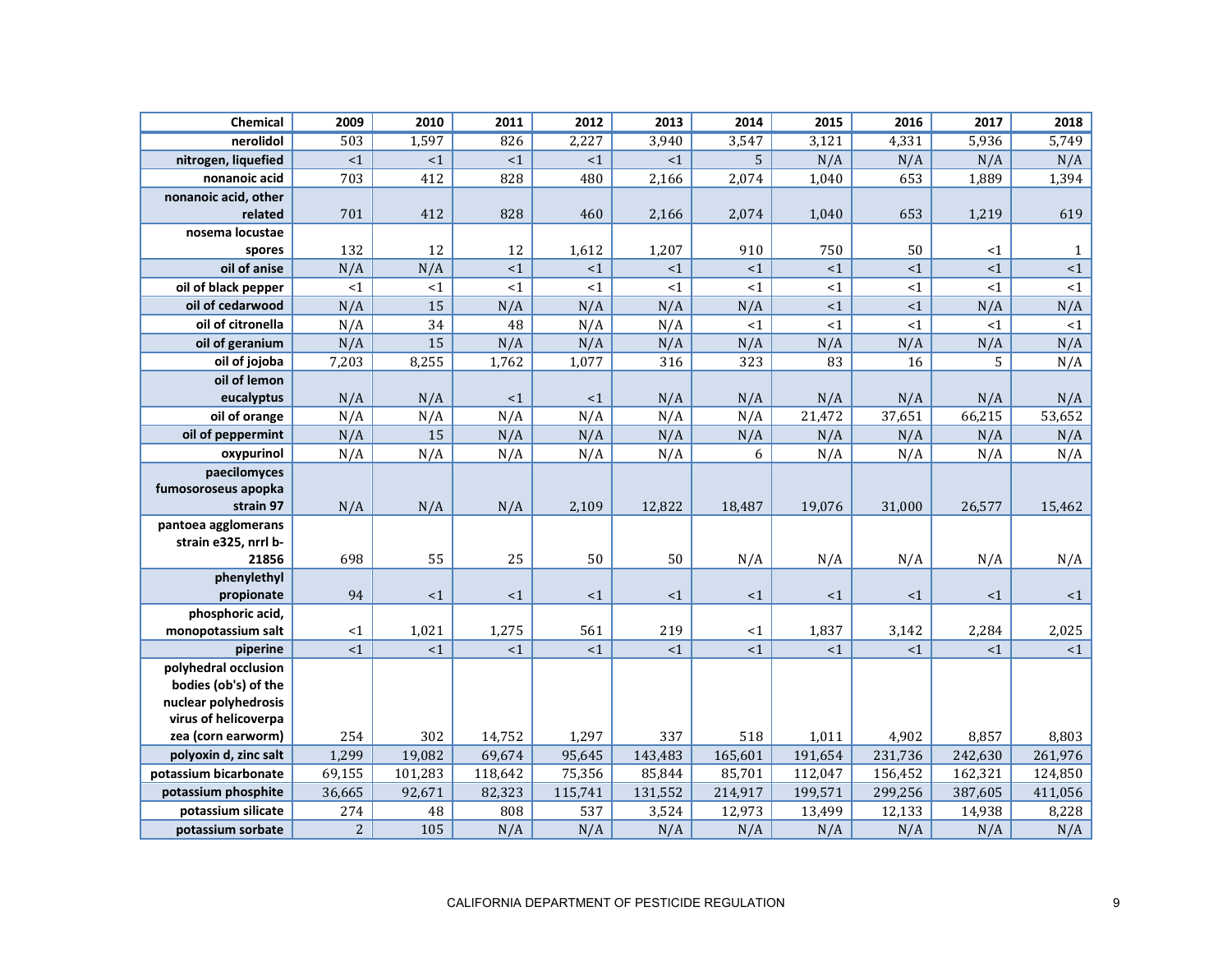| Chemical                 | 2009    | 2010           | 2011           | 2012         | 2013           | 2014      | 2015           | 2016      | 2017           | 2018             |
|--------------------------|---------|----------------|----------------|--------------|----------------|-----------|----------------|-----------|----------------|------------------|
| propylene glycol         | 381,957 | 591,332        | 662,523        | 676,470      | 974,665        | 1,069,976 | 1,107,603      | 1,122,784 | 1,209,430      | 1,171,518        |
| propyleneglycol          |         |                |                |              |                |           |                |           |                |                  |
| monolaurate              | 3       | 12             | N/A            | N/A          | 159            | 76        | N/A            | N/A       | N/A            | N/A              |
| pseudomonas              |         |                |                |              |                |           |                |           |                |                  |
| fluorescens, strain      |         |                |                |              |                |           |                |           |                |                  |
| a506                     | 2,463   | 1,472          | 1,281          | 372          | 431            | 1,178     | 376            | 601       | 524            | 533              |
| pseudomonas              |         |                |                |              |                |           |                |           |                |                  |
| syringae, strain esc-10  | N/A     | 3              | N/A            | N/A          | <1             | N/A       | N/A            | N/A       | N/A            | N/A              |
| purpureocillium          |         |                |                |              |                |           |                |           |                |                  |
| lilaciunum strain 251    | N/A     | 1,115          | 2,330          | 3,531        | 20,039         | 25,826    | 32,089         | 26,924    | 22,662         | 15,819           |
| putrescent whole egg     |         |                |                |              |                |           |                |           |                |                  |
| solids                   | 33      | $\overline{2}$ | ${<}1$         | $<1\,$       | $\leq 1$       | $\leq 1$  | <1             | <1        | ${<}1$         | $\leq 1$         |
| pythium oligandrum       |         |                |                |              |                |           |                |           |                |                  |
| dv74                     | N/A     | N/A            | 2              | 2            | 63             | N/A       | N/A            | N/A       | N/A            | N/A              |
| gst 713 strain of dried  |         |                |                |              |                |           |                |           |                |                  |
| bacillus subtilis        | 81,484  | 100,689        | 118,033        | 124,702      | 141,250        | 138,006   | 140,825        | 130,215   | 128,141        | 143,369          |
| quillaja                 | 22,595  | 22,949         | 30,225         | 22,907       | 28,538         | 30,232    | 31,107         | 53,339    | 53,857         | 68,592           |
| reynoutria               |         |                |                |              |                |           |                |           |                |                  |
| sachalinensis            | 1,297   | 70,363         | 90,750         | 94,114       | 96,188         | 95,988    | 105,535        | 128,066   | 124,832        | 111,531          |
| s-abscisic acid          | 502     | 5,197          | 9,528          | 14,974       | 11,645         | 12,761    | 11,202         | 11,471    | 12,079         | 8,770            |
| s-methoprene             | 47,350  | 65,114         | 62,628         | 87,637       | 49,491         | 53,371    | 102,129        | 76,961    | 53,963         | 71,084           |
| sawdust                  | <1      | <1             | N/A            | 74           | 109            | N/A       | N/A            | 160       | N/A            | N/A              |
| sesame oil               | 1,448   | 1,912          | 1,938          | 39           | $\mathbf{1}$   | N/A       | N/A            | N/A       | N/A            | 6                |
| silver nitrate           | N/A     | <1             | ${<}1$         | 5            | N/A            | N/A       | N/A            | <1        | $\mathbf{1}$   | N/A              |
| sodium bicarbonate       | 57      | $\mathbf{1}$   | 967            | 1,026        | 291            | 544       | 706            | 796       | 162            | $\mathbf{1}$     |
| sodium carbonate         |         |                |                |              |                |           |                |           |                |                  |
| peroxyhydrate            | 1,453   | 3,666          | 6,566          | 13,797       | 11,764         | 17,035    | 8,051          | 10,137    | 7,129          | 12,824           |
| sodium chloride          | ${<}1$  | $<1\,$         | $\overline{c}$ | 73           | 207            | 135       | 66             | 134       | 144            | 42               |
| sodium lauryl sulfate    | <1      | <1             | <1             | <1           | <1             | ${<}1$    | <1             | <1        | <1             | ${<}1$           |
| sorbitol octanoate       | 268     | N/A            | 42             | N/A          | N/A            | N/A       | N/A            | N/A       | <1             | N/A              |
| soybean oil              | 4,557   | 6,845          | 3,636          | 3,302        | 4,524          | 6,275     | 5,476          | 7,018     | 7,910          | 18,418           |
| streptomyces             |         |                |                |              |                |           |                |           |                |                  |
| griseoviridis strain k61 | <1      | <1             | $\mathbf{1}$   | <1           | $\overline{5}$ | 10        | 18             | 5         | $\overline{4}$ | $\mathsf S$      |
| streptomyces lydicus     |         |                |                |              |                |           |                |           |                |                  |
| wyec 108                 | 4,009   | 6,998          | 6,404          | 10,367       | 16,071         | 14,050    | 16,546         | 20,474    | 15,963         | 10,132           |
| sucrose octanoate        | 930     | 1,172          | 148            | $\mathbf{1}$ | 5              | 10        | $\overline{c}$ | 12        | <1             | N/A              |
| sugar                    | 4,507   | 1,527          | 5,807          | 4,843        | 1,062          | 1,427     | 452            | 504       | 86             | $\overline{212}$ |
| thyme                    | 68      | <1             | <1             | <1           | <1             | <1        | <1             | <1        | <1             | <1               |